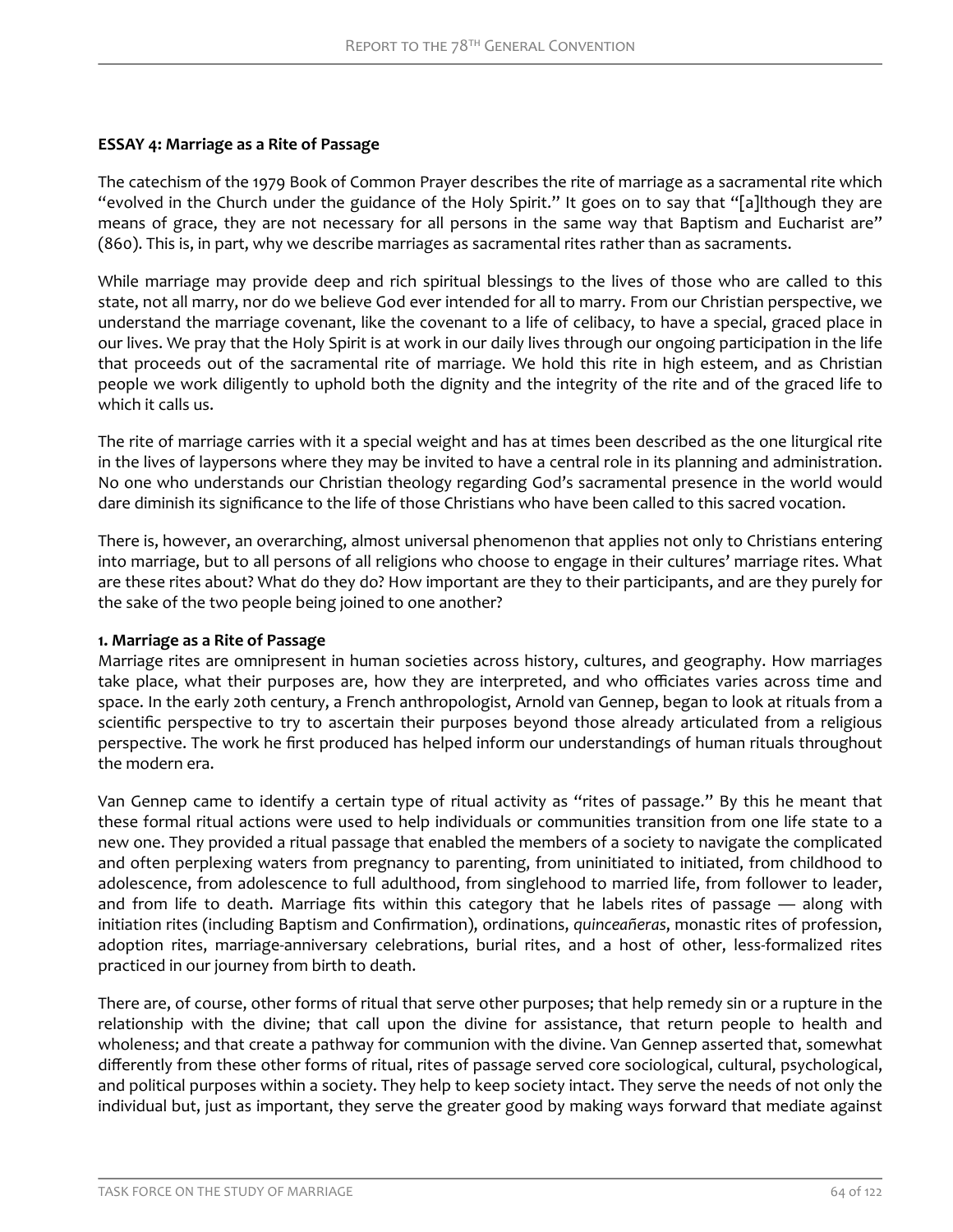chaos, confusion, and anomie within particular communities during specific moments of transition and change.

#### **2. Liminality in Rites of Passage**

As van Gennep examined rites of passage across cultures, he began to notice a generalized pattern to those rites. He identified a pattern that began with an event of separation from one's old identity, followed by a transition time that allowed for changes in role and status, followed by an event of reincorporation into the community with one's new identity and status.

Victor Turner built on the work of van Gennep. He further fleshed out his own sense of what was happening during a rite of passage, and how that rite reshaped the community in which it took place. Turner paid particular attention to the period of transition leading up to the rite that finalized the change in status of the person or the community. What he witnessed in his anthropological research was a kind of liminality that was particularly at work in this transition time. Individuals during this period were "betwixt and between," neither fish nor fowl. This period of liminality often both allowed for and required a kind of suspension of former rules and categories in relation to the person in transition. Because of this, there was a sense of graced time which created an experience which Turner described as "communitas."

Communitas is about more than just everyday communal relationships. It is a shared ethos and experiential context that allows for greater freedom, greater intimacy, and higher levels of care and bonding than might normally be part of the fabric of everyday life in society. During periods of communitas, trust is built. Relationships are forged, and bonds of affection are created. This period of communitas, this liminal period in the life of an individual, creates a kind of elasticity of identity that encourages and allows for greater adaptivity, creativity, and spontaneity.

If people are to reinvent themselves, there must be room to allow for trial and error and evolution. One does not come to sport a new identity overnight — not successfully. As the community makes room for this kind of liminality, these forays into communitas provide a rich and full societal environment for intimacy, creativity, and adaptive change. The whole of society benefits from its participation in individuals' rites of passage that are taking place.

Turner's studies of this period of liminality led him to believe that its significance to the change of status process was so central that he renamed van Gennep's three stages of rites of passage as the pre-liminal, the liminal, and the post-liminal stages. He also revised van Gennep's work (and the work of others who were exploring ritual) to assert that while at times rituals become the vehicles for societal stabilization and support of the status quo, at other times they become the means to overturn the status quo and create greater systemic change in the society. Sometimes what is called for is a loosening of power, an overturning of tradition, or an adaptive process of redefining the nature of life in community. All of these goals could be met, Turner believed, through ritual processes, particularly rites of passage rituals.

Turner's observations affirm that marriage rites can move individuals from one family constellation to a new one, can unite two previously unconnected families, can create avenues for dealing with important social and economic status changes within two families, can cement new political alliances and power dynamics among its participants, and can serve the greater good by promoting a culture of trust and relationship, even among those who might previously have been strangers to one another within the community.

As Christians we might posit that all of this is work the Holy Spirit might find immensely rewarding and might choose to participate in, whether the individuals taking part call themselves Christian or not. Anthropologists, of course, would have no need to affirm divine providence over this work and would assert that it is simply the natural, evolved cultural adaptation of a society to the need for growth, flexibility, and movement within human society.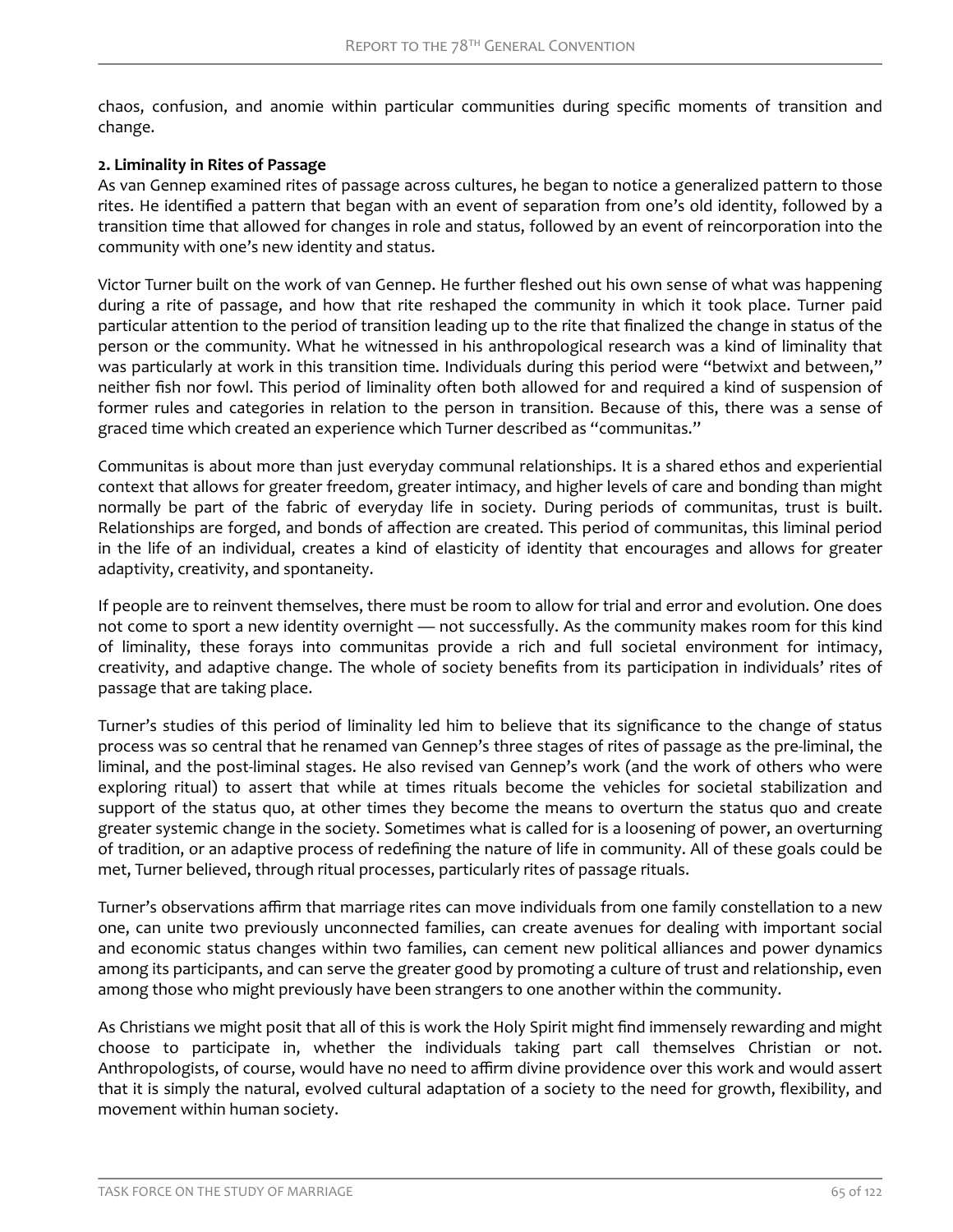# **3. Betrothal and Marriage**

For much of the history of marriage in many parts of the world, the process of marrying has been just that: a process. While this is still true in many parts of the world, it is less true in modern, westernized societies. Often the event of separation that has marked the movement out of the pre-liminal stage into the liminal stage has been some form of betrothal rite in which promises are made and preparations are begun that will, in time, lead to a final rite of marriage. Often there have been small rites along the way that are a significant part of this liminal period. Perhaps there is a feast to announce the betrothal. At times there has been an exchange of gifts or tokens as signs of the promises being entered into. Public acknowledgements of intent have been expected.

During the period of betrothal, there have often been opportunities for the two families represented in the marriage to communicate with one another and begin to build bonds. There might be discussions and even negotiations about material goods to be transferred from one family to the other as a result of the marriage. During this period, couples have often been allowed an opportunity to come to know each other better, and sometimes a new degree of intimacy between the two who are to marry is allowed or even encouraged.

Communities have seen a marriage as taking place through a series of rites that culminate in one final ritual action that moves the couple, their families, and the communities in which they are embedded into a new understanding of the identities of the married persons and new bonds of relationship within society. An entire network of relationships is altered through a marriage, and betrothal practices have allowed time for all those within that network to grasp and apprehend this new configuration of relationships.

The ritual studies scholar Ronald Grimes has written about the ways in which contemporary society has compromised the fabric of North American and other westernized rites of passage to a degree that is potentially detrimental. The movement out of singlehood into marriage requires comprehensive transformations for the individuals involved and the families of which they are a part. Virtually every aspect of one's life is changed through the act of marrying; economic, political, legal, emotional, psychological, social, and spiritual changes are expected of those who marry. In a different period in history, couples took months or even years to make those changes.

Now, in our contemporary society, marrying is seen as a single act on a given day at a prescribed time. That rite may occur either through a legal action completed by signing a license and appearing before a representative of the state or through a religious action that requires a legal component to be fully recognized as marriage. Whichever form a marriage takes, there is currently nothing in the process that requires a period of liminality greater than the state's prescribed requirements about how long before the wedding one must obtain the license or the religious community's expectations about how far in advance one must announce one's wedding and participate in the required premarital counseling (if any is required).

By asking individuals to believe that a marriage can take place through a ritual action that might be as brief as ten minutes with virtually no period of preparation, some ritual scholars believe we have truncated our ritual processes to such a degree that the rites may no longer be able to do what they are designed to and claim to do. A legal contract can be signed in a few brief moments. But individuals, societies, and the Church believe that marriage is meant to be far more than a simple legal contract.

# **4. Creating a Liminal Space in a Contemporary Context**

Those desiring to marry in The Episcopal Church have worked and continue to work with rubrical and canonical expectations that have to some degree been instituted to mediate against the danger of people marrying before any public preparatory liminal period has occurred. The publishing of banns originated at a time when some within society were engaging in secret marriages — marriages that were not public and did not represent usual patterns of public recognition by all in the society of the nature of the relationship. This situation left the secret spouse in an extremely vulnerable position. This private, secret marriage status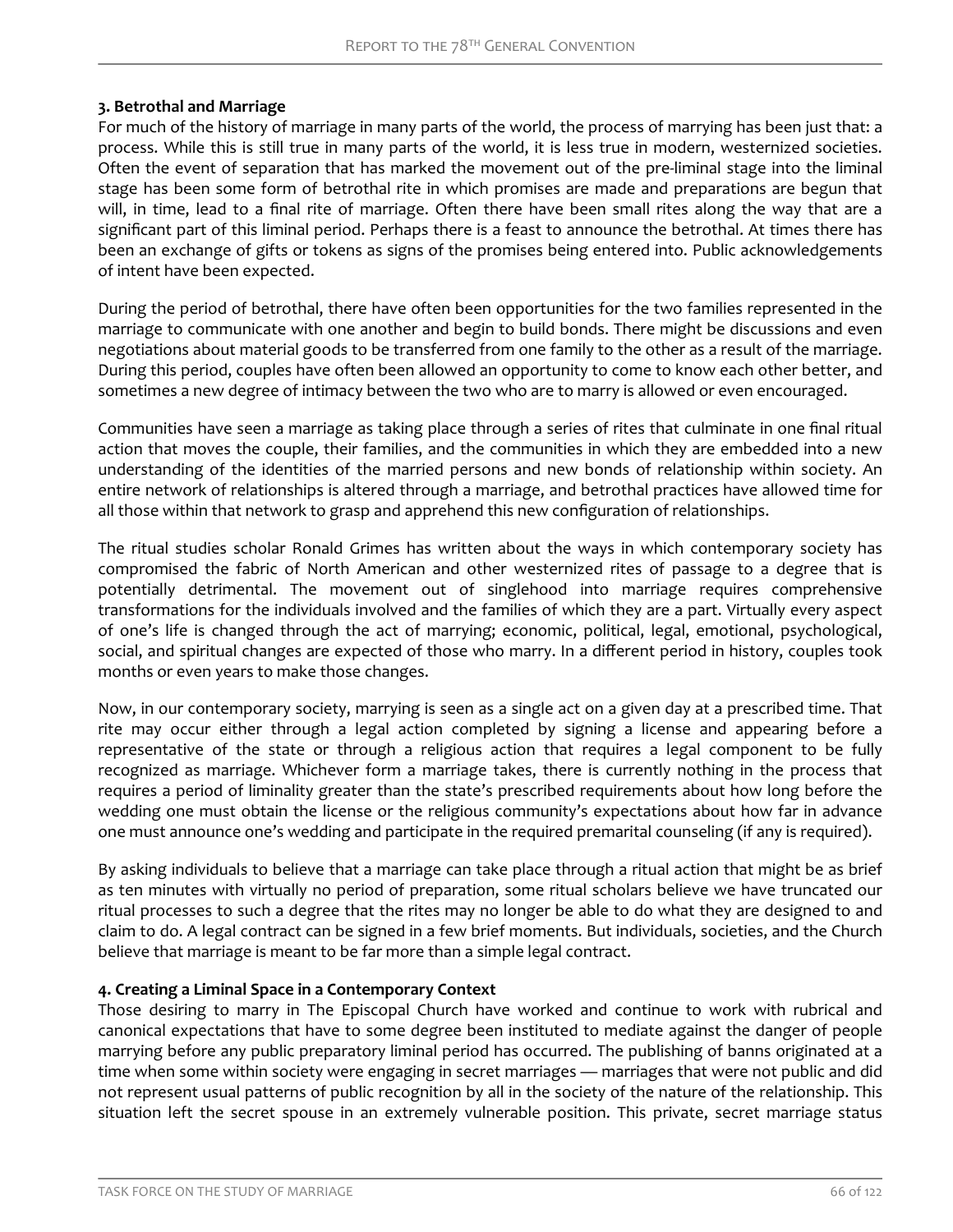made it easier to "put away" a spouse who might prove a financial, political, or social liability. The publishing of banns militated against bigamy, against marriages by those who had taken vows of celibacy, and against marriages that would not be supported by the extended families or the legal and social communities that might, by the very definition of marriage, be expected to affirm and respect this relationship.

In the 20th century, in large part in response to changing patterns of marriage and divorce in contemporary North American society, the Church added a canonical requirement for premarital counseling prior to marriage in an Episcopal rite administered by an ordained Episcopal minister. This premarital counseling requirement set up and made use of a period of liminality in which the couple could explore the depth of change that marriage would bring to their individual and shared lives. Effective premarital counseling is meant to foster the development of "communitas." It calls for attention not just to the ritual preparations for the rite of marriage, but also to preparations for all that it will mean to live in the hoped-for, lifelong state of holy matrimony.

When premarital counseling is abridged into a brief discussion of the ritual details of the wedding itself, it ceases to fulfill either its spiritual or societal purposes. While premarital counseling is not the only way to facilitate the forming of a marriage, it is at least an expression of the Church's deep conviction that the intentional development of a relationship that can support the state of holy matrimony is both necessary and helpful to a Christian marriage.

One hears, at times, of premarital counseling paradigms that focus almost exclusively on helping the couple explore the spiritual aspects of their marriage. In this counseling there is often a great deal of attention given to the sacramental element of a marriage, the nature of marriage as a lifelong covenant, the theological meanings of marriage, and the couple's decision to participate in some religious community as an ongoing part of their Christian marriage. While all of these are deeply worthwhile conversations, it is also important to remember the nonreligious aspects of life lived as a married couple. Economic stewardship, parenting, the roles and expectations of daily life, extended familial relationships, sexuality, and intimacy are all significant aspects to holy matrimony.

They all also have a secular parallel. Even when couples seeking to be married in the Church do not grasp the theological significance of these aspects of their marriage, their social, economic, and political significance continues to be paramount. Therefore, it behooves those preparing couples for marriage to attend actively to the larger picture of what marriage means for those who are deeply faithful Christian persons who will build their whole marriage on a spiritual frame - and for those for whom the spiritual component of marriage is viewed as simply one aspect among many.

One cultural shift we are witnessing in much of contemporary western society is a movement toward cohabitation as a stepping-stone to marriage. At a time when former models of marriage that created space for a liminal period have eroded, couples appear to be building their own liminal period betwixt and between singlehood and full entrance into a societally sanctioned lifelong partnership. Demographic evidence suggests that for those who choose lifelong partnerships, marriage is still most often the hoped-for status; however, cohabitation seems to be serving as a middle ground for those not yet able to take on the full weight of marriage expectations.

Seen from an anthropological point of view, we can view this move toward temporary cohabitation and "capstone marriages" as a potential correction to precisely the set of concerns raised by Ronald Grimes and others. Many seem to be viewing marriage as something that can and should be eased into rather than jumped into. Anthropological research affirms the wisdom of this basic intuition. Whether cohabitation is the best means possible for creating this liminal period is certainly a subject worthy of debate. But the need for a transition time between singlehood and marriage is readily evident. How this liminal time is optimally used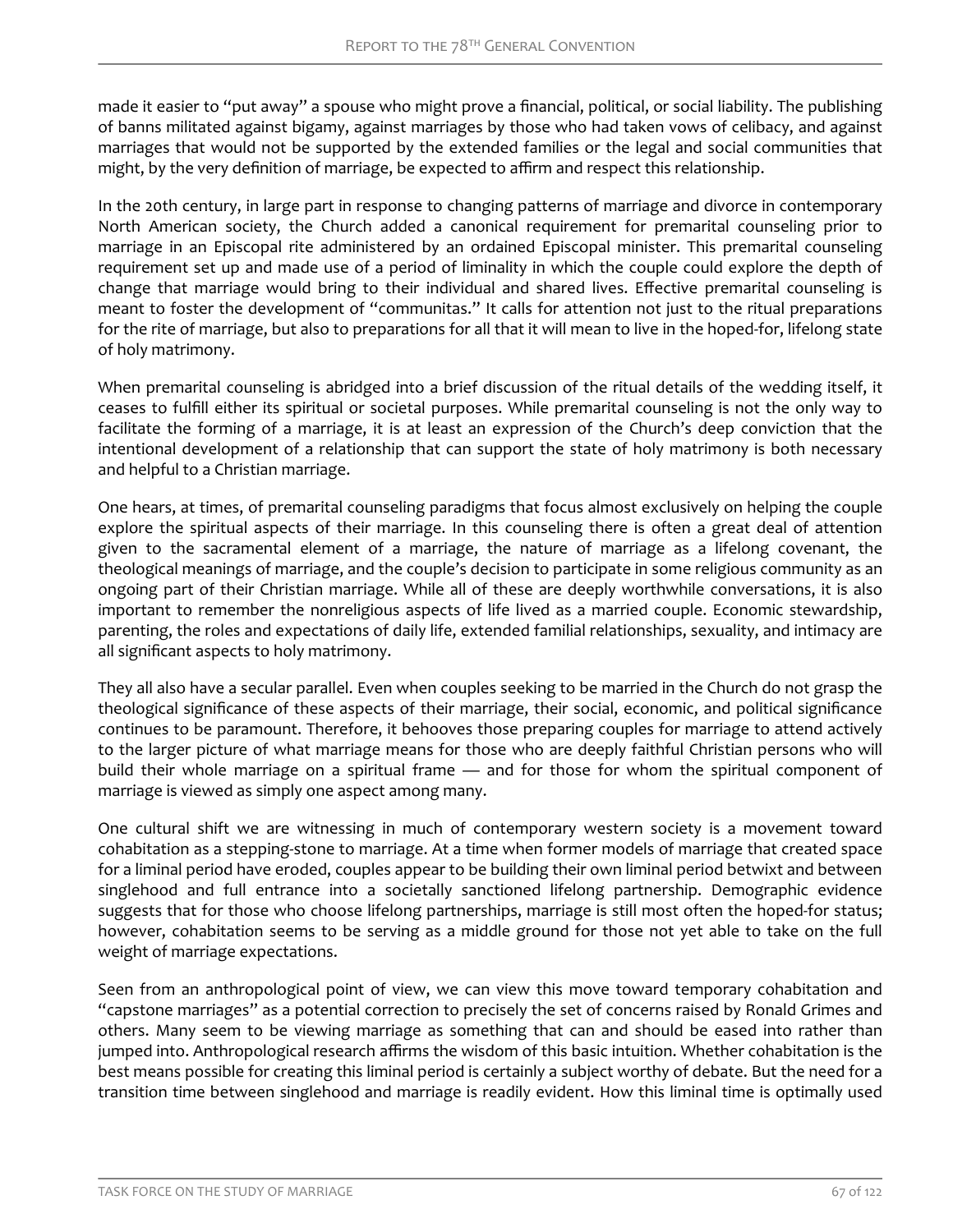by the couple, the families, and the greater community (including the faith community) is another question worthy of further discussion.

### **5. Marriage as a Prophetic Act**

While the history of marriage document in the work of the Task Force highlights the ways in which legal marriage has often been a means to maintaining existing power structures and supporting the status quo, it is important for contemporary Christians also to heed Victor Turner's assertion that marriage can, at times, be a ritual that subverts the status quo and invites the larger society to reconsider its own assumptions about how the world should be.

In an age when political tensions are high among those of different Abrahamic faith traditions, contemporary societies are also seeing unprecedented levels of interfaith marriages between Christians, Muslims, and Jews. These marriages can become both the signs of and the means to stronger bonds of mutual love and support among these groups. At a time when racial tensions run high across much of our society, we are also witnessing unprecedented levels of interracial marriage. Each of these marriages invites the societies around it to explore visions and strategies for living that enable solidarity and mutual support rather than public strife and rupture.

Marriages can cross class lines, political affiliations, ethnicities, and a host of other societal and cultural divides that have become established between peoples. These marriages can serve as grassroots training grounds for learning a new way to be and live together — a way that celebrates love, openness, communication, partnership, mutuality, community, and shalom. Marriage rites among diverse couples can become occasions for celebrating all that unites us in our humanity rather than all that divides us in our differentness. They become important public attestations to a different way of being — a way of being that speaks to the core of the Gospel message but is not always witnessed to publicly in our larger society or even in our sometimes-segregated church communities.

When marrying couples have prepared themselves for marriage; have worked with families and friends to create new bonds of relationship; have already publicly lived into vows of mutual support and fidelity; have expressed to those around them the commitment they are making to a lifelong union that will not be undone by prosperity or adversity, then these couples have made their rituals into subversive acts prophetic acts that challenge the values of the society around them and call that society to a richer, fuller, more robust way of living human life.

The language of Episcopal marriage rites promotes this fuller vision of humanity; however, words alone are not enough. It is vital that marriage vows be entered into with integrity, with awareness, and with a truthfulness that will not ultimately call the rite into question. Instead, the couple and the enacted rite will call into question the choices of a society that does not actively protect and support this vision. Effective intentional ritual action has this capacity. It can become a means to political, social, economic, and societal justice by allowing all those who participate in the words and gestures of that ritual to see the world as it can be. But this can only take place when the rite is perceived in its execution as being wholly guileless and completely truthful in its message and its intent.

One of the very important questions the Church faces in an age when almost 50 percent of marriages end in divorce is, how do we prepare couples to be ready to enter into just such deeply truthful and culturally challenging rites? How do we imbue our marriage rites with Christic integrity, so that the truths they can proclaim can be heard and received by those present for these rituals? Are betrothal periods — periods of marriage formation comparable to baptismal formation — necessary and essential for this to take place? And how do we undergird and support processes of marriage formation that truly prepare couples not just for wedding ceremonies, but for married life as well?